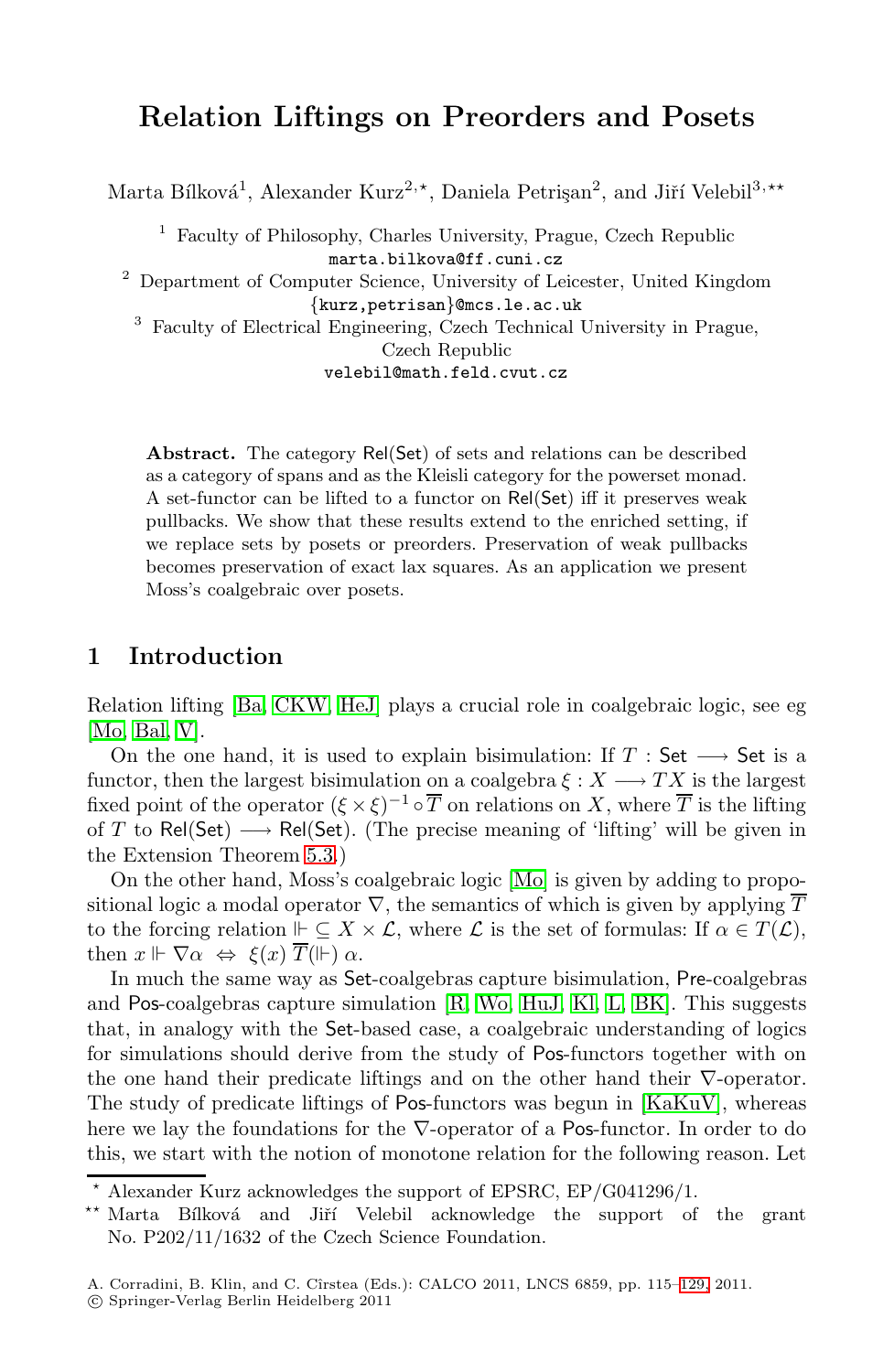$(X, \leq)$  and  $(X', \leq')$  be the carriers of two coalgebras, with the preorders  $\leq, \leq'$ encoding the simulation relations on  $X$  and  $X'$ , respectively. Then a simulation between the two systems will be a relation  $R \subseteq X \times X'$  such that  $\geq$ ;  $R$ ;  $\geq' \subseteq R$ , that is, R is a monotone relation. Similarly,  $\Vdash$  will be a monotone relation. To summarise, the relations we are interested in are monotone, which enables us to use techniques of enriched category theory (of which no prior knowledge is assumed of the reader).

For the reasons outlined above, the purpose of the paper is to develop the basic theory of relation liftings over preorders and posets. That is, we replace the category Set of sets and functions by the category Pre of preorders or Pos of posets, both with monotone (i.e. order-preserving) functions. Section 2 introduces notation and shows that (monotone) relations can be presented by spans and by arrows in an appropriate Kleisli-category. Section 3 recalls the notion of exact squares. Section 4 characterises the inclusion of functions into relations  $(-)_\diamond$  $(-)_\diamond$  $(-)_\diamond$ : Pre → Rel(Pre) by a univers[al](#page-14-9) [pr](#page-14-9)operty and [sho](#page-8-0)ws that the relation lifting  $\overline{T}$  exists iff T satisfies the Beck-Chevalley-Condition (BCC), which says that T preserves exact squares. The BCC replaces the familiar condition known from Rel(Set), nam[ely](#page-13-0) [that](#page-13-0) T preserves weak pullbacks. Section 5 lists examples of functors (not) satisfying the BCC and Section 6 gives the application to Moss's coalgebraic logic over posets.

**Related Work.** The universal property of the embedding of a (regular) category to the category of relations is stated in Theorem 2.3 of [He]. Theorem 4.1 below generalizes this in passing from a category to a simple 2-category of (pre)orders.

Liftings of functors to categories of relations within the realm of regular categories have also been studied in [CKW].

#### **2 Monotone Relations**

In this section we summarize briefly the notion of monotone relations on preorders and we show that their resulting 2-category can be perceived in two ways:

- 1. Monotone relations are certain *spans*, called *two-sided discrete fibrations*.
- 2. Monotone relations form a *Kleisli category* for a certain *KZ doctrine* on the category of preorders.

**Definition 2.1.** *Given preorders*  $\mathscr A$  *and*  $\mathscr B$ *, a* monotone relation R from  $\mathscr A$  to *B, denoted by*

$$
\mathscr{A} \xrightarrow{\quad R \quad} \mathscr{B}
$$

*is a monotone map*  $R : \mathcal{B}^{op} \times \mathcal{A} \longrightarrow 2$  where by 2 we denote the two-element *poset on*  $\{0, 1\}$  *with*  $0 \leq 1$ *.* 

*Remark 2.2.* Unravelling the definition: for a binary relation R,  $R(b, a) = 1$ means that  $a$  and  $b$  are related by  $R$ . Monotonicity of  $R$  then means that if  $R(b, a) = 1$  and  $b<sub>1</sub> < b$  in  $\mathscr{B}$  and  $a < a<sub>1</sub>$  in  $\mathscr{A}$ , then  $R(b<sub>1</sub>, a<sub>1</sub>) = 1$ .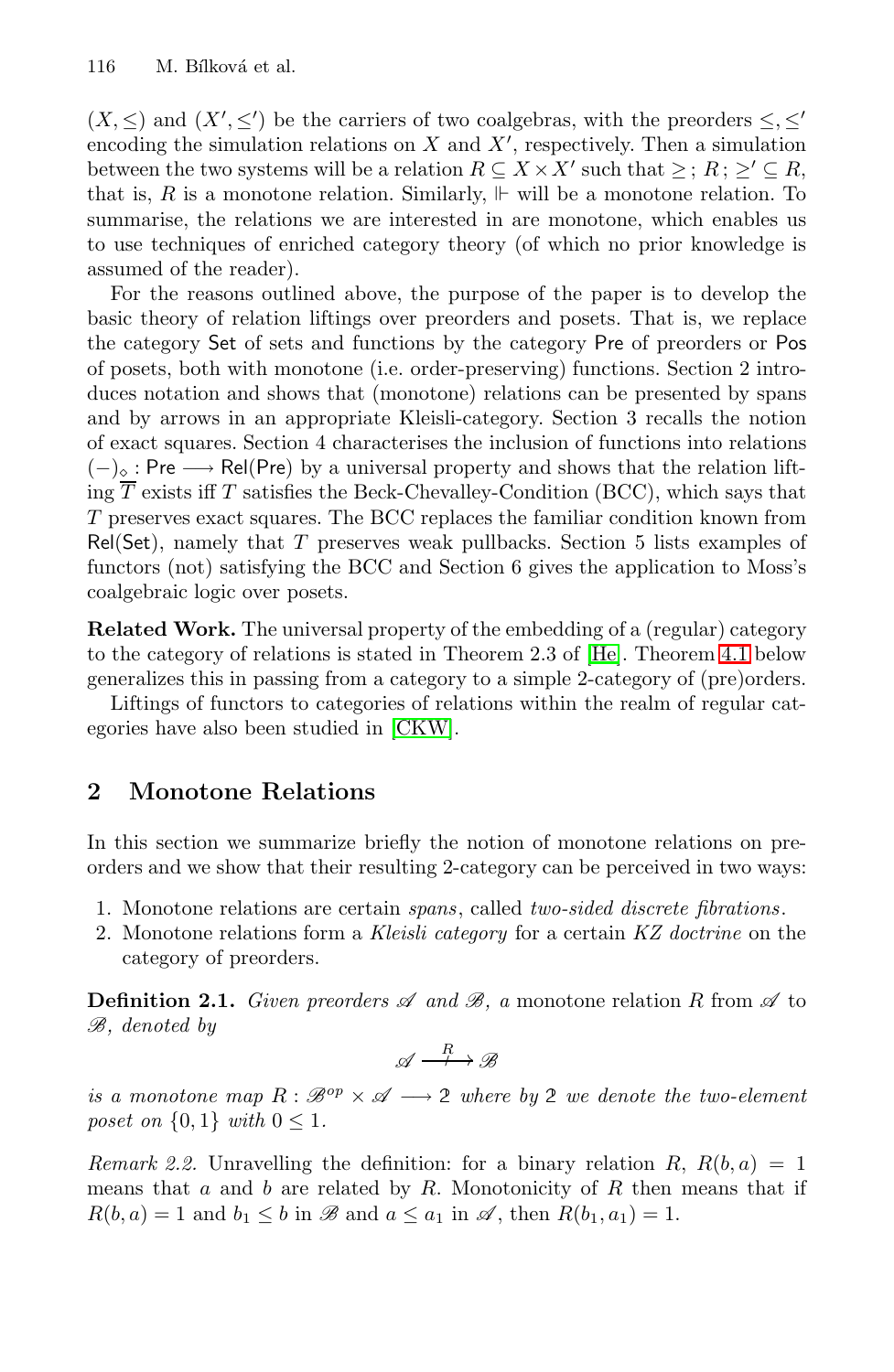<span id="page-2-0"></span>Relations compose in the obvious way. Two relations as on the left below

$$
\mathscr{A} \xrightarrow{R} \mathscr{B} \xrightarrow{S} \mathscr{C} \xrightarrow{S \cdot R} \mathscr{C}
$$

compose to the rel[atio](#page-14-10)[n](#page-2-0) [on](#page-2-0) the right above by the formula

$$
S \cdot R(c, a) = \bigvee_{b} R(b, a) \wedge S(c, b)
$$
 (2.1)

hence the validity of  $S \cdot R(c, a)$  is witnessed by at least one b such that both  $R(b, a)$  and  $S(c, b)$  hold.

*Remark 2.3.* The supremum in formula (2.1) is, in fact, exactly a coend in the sense of enriched category theory, see [Ke].

The above composition of relations is associative and it has monotone relations  $\mathscr{A} \xrightarrow{\mathscr{A}} \mathscr{A}$  as units, where  $\mathscr{A}(a, a')$  holds, if  $a \leq a'$ . Moreover, the relations can be ordered pointwise:  $R \longrightarrow S$  means that  $R(b, a)$  entails  $S(b, a)$ , for every a and b. Hence we have a 2-category of monotone relations Rel(Pre).

*Remark 2.4.* Observe that one can form analogously the 2-category Rel(Pos) of monotone relations on *posets*. In all what follows one can work either with preorders or posets. We will focus on preorders in the rest of the paper, the modifications for posets always being straightforward. Observe that both Rel(Pre) and Rel(Pos) have the crucial property: The only isomorphism 2-cells are identities.

## **2.A** The Functor  $(-)_\diamond$  : Pre → Rel(Pre)

We describe now the functor  $(-)_{\circ}$ : Pre  $\longrightarrow$  Rel(Pre) and show its main properties. The case of posets is completely analogous. For a monotone map  $f : \mathscr{A} \longrightarrow$ *B* define two relations

$$
\mathscr{A} \xrightarrow{f_{\circ}} \mathscr{B} \qquad \qquad \mathscr{B} \xrightarrow{f^{\circ}} \mathscr{A}
$$

by the formulas  $f_0(b, a) = \mathcal{B}(b, fa)$  and  $f^{\diamond}(a, b) = \mathcal{B}(fa, b)$ .

**Lemma 2.5.** *For every*  $f : \mathcal{A} \longrightarrow \mathcal{B}$  *in* Pre *there is an adjunction in* Rel(Pre)

 $f_{\diamond} \dashv f^{\diamond} : \mathscr{B} \longrightarrow \mathscr{A}$ .

*Remark 2.6.* Left adjoint morphisms in Rel(Pre) can be characterized as *exactly* those of the form  $f_0$  for some monotone map f having a *poset* as its codomain. Therefore, if  $L \dashv R : \mathscr{B} \longrightarrow \mathscr{A}$  in Rel(Pre) and  $\mathscr{B}$  is a poset, then there exists a monotone map  $f : \mathscr{A} \longrightarrow \mathscr{B}$  such that  $f_{\diamond} = L$  and  $f^{\diamond} = R$ .

Observe that if  $f \longrightarrow g$ , then  $f_0 \longrightarrow g_0$  holds. For if  $\mathscr{B}(b, fa) = 1$  then  $\mathscr{B}(b, ga) = 1$  holds by transitivity, since  $fa \le ga$  holds. Moreover, taking the lower diamond clearly maps an identity monotone map  $id_{\mathscr{A}} : \mathscr{A} \longrightarrow \mathscr{A}$  to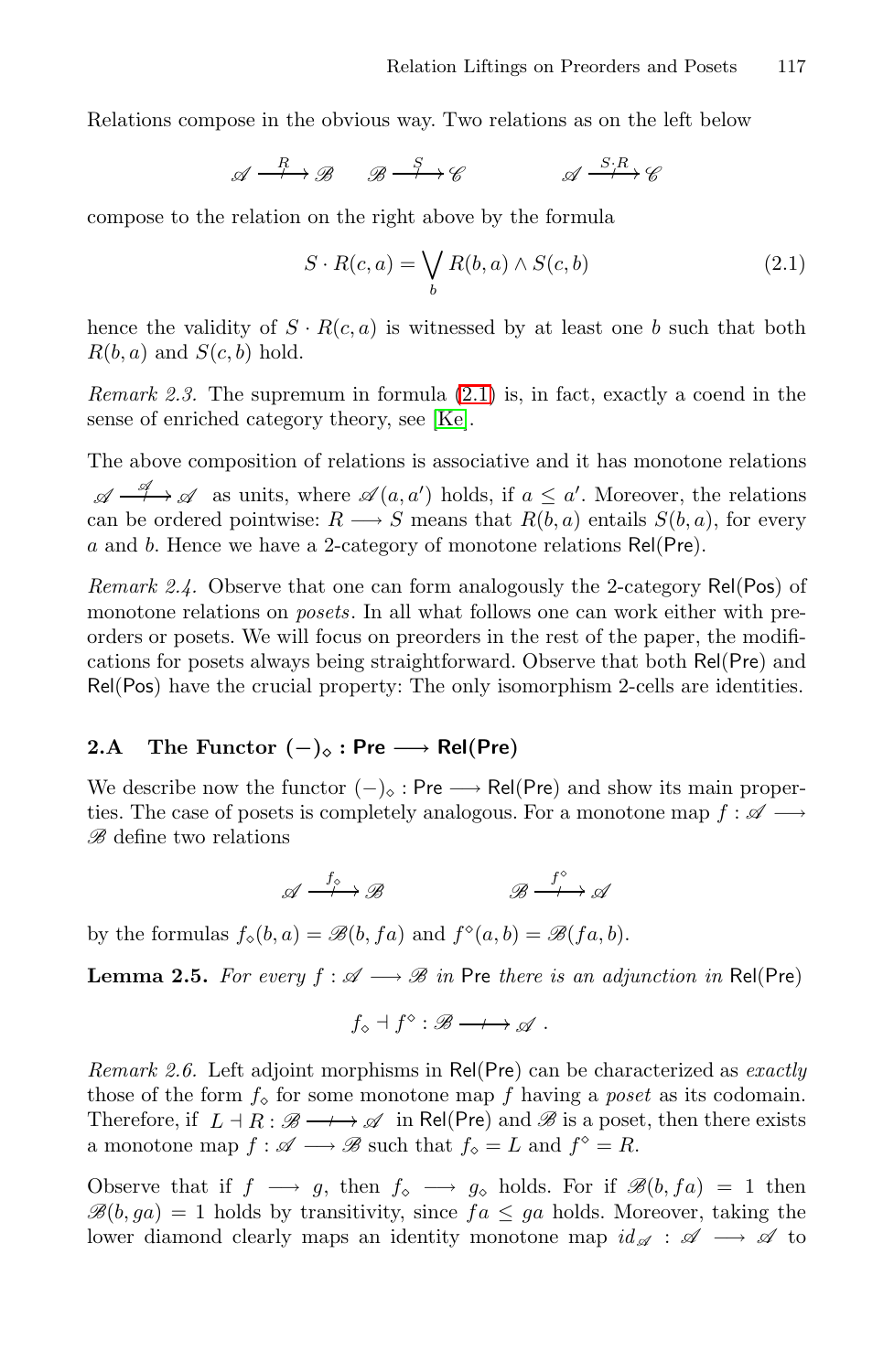the identity monotone relation  $\mathscr{A} \xrightarrow{\mathscr{A} = (id_{\mathscr{A}})_{\diamond}} \mathscr{A}$  Further, taking the lower diamond preserves composition:

$$
(g \cdot f)_{\diamond}(c, a) = \mathscr{C}(c, gfa) = \bigvee_{b} \mathscr{C}(c, gb) \land \mathscr{B}(b, fa) = g_{\diamond} \cdot f_{\diamond}(c, a)
$$

Hence we have a functor  $(-)_\diamond$ : Pre  $\longrightarrow$  Rel(Pre) enriched in preorders. Moreover,  $(-)_\circ$  [is](#page-14-11) *locally fully faithful*, i.e.,  $f_\circ \longrightarrow g_\circ$  holds iff  $f \longrightarrow g$  holds.

#### **2.B Rel(Pre) as a Kleisli Category**

The 2-functor  $(-)_\diamond$ : Pre  $\longrightarrow$  Rel(Pre) is a *proarrow equipment with power objects* in the sense of Section 2.5 [MRW]. This means that  $(-)_{\diamond}$  has a right adjoint  $(-)^{\dagger}$ such that the resulting 2-monad on Pre is a KZ doctrine and Rel(Pre) is (up to equivalence) the corresponding Kleisli 2-category. All of the following results are proved in the paper [MRW], we summarize it here for further reference.

The 2-functor  $(-)^{\dagger}$  works as follows:

- 1. On objects,  $\mathscr{A}^{\dagger} = [\mathscr{A}^{op}, 2]$ , the lowersets on  $\mathscr{A}$ , ordered by inclusion.
- 2. For a relation R from  $\mathscr A$  to  $\mathscr B$ , the functor  $R^{\dagger} : [\mathscr A^{op}, 2] \longrightarrow [\mathscr B^{op}, 2]$  is defined as the left Kan extension of  $a \mapsto R(-, a)$  along the Yoneda embedding  $\mathbf{y}_{\mathscr{A}} : \mathscr{A} \longrightarrow [\mathscr{A}^{op}, 2].$  This can be expressed by the formula:

$$
R^{\dagger}(W) = b \mapsto \bigvee_{a} W a \wedge R(b, a)
$$

[i.e.](#page-14-12), b is in the lowerset  $R^{\dagger}(W)$  iff there exists a in W such that  $R(b, a)$  holds.

It is easy to prove that  $(-)^{\dagger}$  is a 2-functor and that  $(-)^{\dagger}$  +  $(-)_{\circ}$  is a 2-adjunction of a KZ type. The latter means that if we denote by

$$
(\mathbb{L}, \mathsf{y}, \mathsf{m}) \tag{2.2}
$$

the resulting 2-monad on Pre, then we obtain the string of adjunctions  $\mathbb{L}(\mathbf{y}_{\mathscr{A}})$  +  $\mathfrak{m}_{\mathscr{A}} \dashv \mathfrak{y}_{\mathbb{L}\mathscr{A}},$  see  $[\mathrm{M}_1], [\mathrm{M}_2],$  for more details.

The unit of the above KZ doctrine is the Yoneda embedding  $y_{\mathscr{A}} : \mathscr{A} \longrightarrow$  $[\mathscr{A}^{op}, 2]$  and t[he mul](#page-14-11)tiplication  $m_A : [[\mathscr{A}^{op}, 2]^{op}, 2] \longrightarrow [\mathscr{A}^{op}, 2]$  is the left Kan extension of identity on  $[\mathscr{A}^{op}, 2]$  along  $y_{[\mathscr{A}^{op}, 2]}$ . In more detail:

$$
\mathrm{Im}_{\mathscr{A}}(\mathscr{W}) = a \mapsto \bigvee_W \mathscr{W}(W) \wedge W(a)
$$

where *W* is in  $[[\mathscr{A}^{op}, 2]^{op}, 2]$  and *W* is in  $[\mathscr{A}^{op}, 2]$ . Hence *a* is in the lowerset  $\mathfrak{m}_{\mathscr{A}}(\mathscr{W})$  iff there exists a lowerset W in  $\mathscr{W}$  such that a is in W. The following result is proved in Section 2.5 of [MRW]:

**Proposition 2.7.** *The 2-functor*  $(-)_\diamond$ : Pre  $\longrightarrow$  Rel(Pre) *exhibits* Rel(Pre) *as a Kleisli category for the KZ doctrine*  $(L, y, m)$ *.*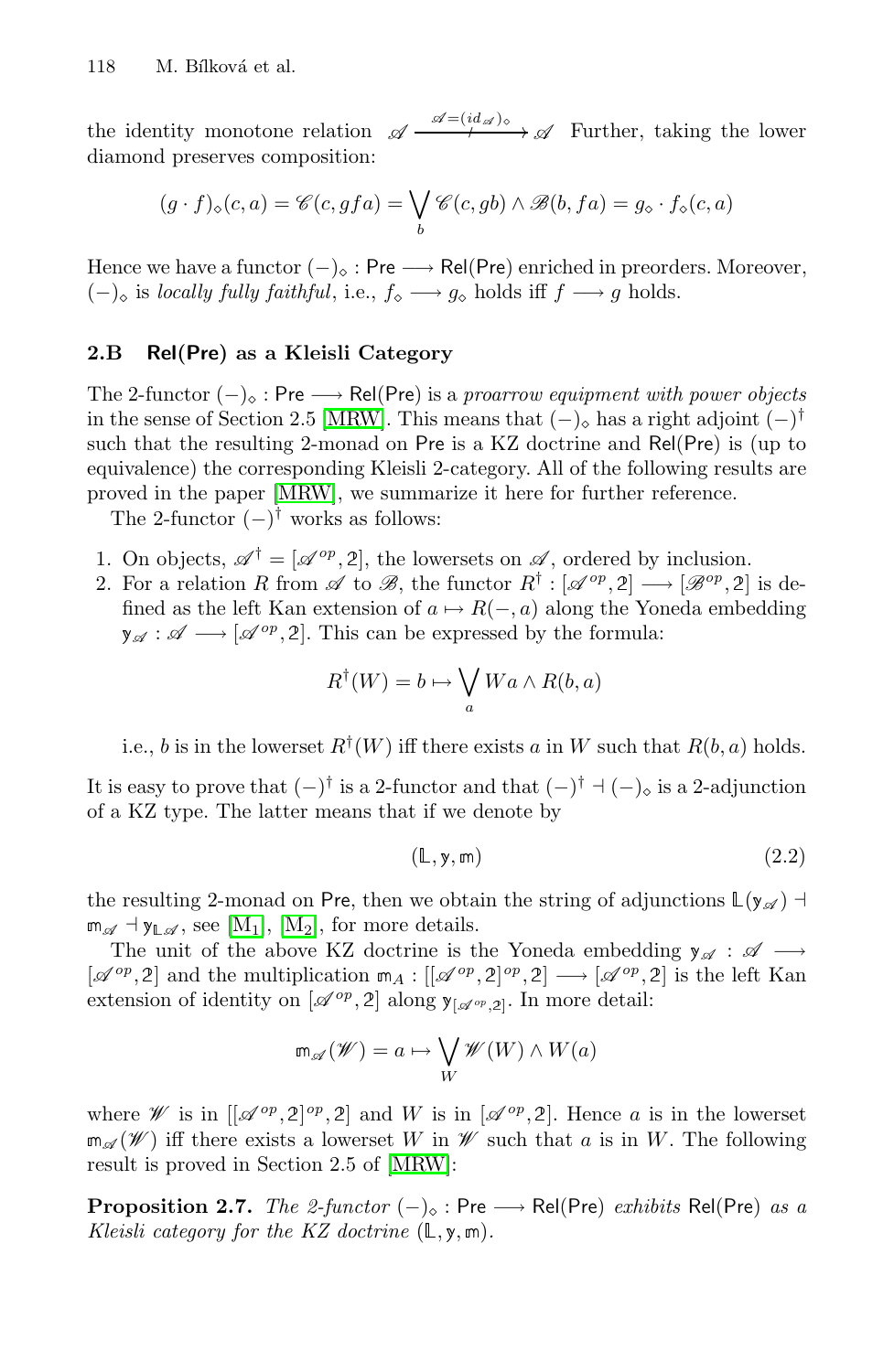#### **2.C Relations as Spans**

Monotone relations are going to be exactly certain spans, called *two-sided discrete fibrations*. For more information see  $[S_4]$ .

**Definition 2.8.** *A* span  $(d_0, \mathcal{E}, d_1) : \mathcal{B} \longrightarrow \mathcal{A}$  from  $\mathcal{B}$  to  $\mathcal{A}$  is a diagram



*of monotone maps. The preorder*  $\mathscr E$  *is called the vertex of the span*  $(d_0, \mathscr E, d_1)$ *.* 

*Remark 2.9.* Given a span  $(d_0, \mathscr{E}, d_1) : \mathscr{B} \longrightarrow \mathscr{A}$ , the following intuitive notation might prove useful: a typical element of  $\mathscr E$  will be denoted by a wiggly arrow

$$
d_0(e) \sim \stackrel{e}{\sim} d_1(e)
$$

and  $d_0(e)$  will be the *domain* of e and  $d_1(e)$  the *codomain* of e.

**Definition 2.10.** *A span*  $(d_0, \mathcal{E}, d_1) : \mathcal{B} \longrightarrow \mathcal{A}$  *in* Pre *is a* two-sided discrete fibration *(we will say just* fibration *in what follows), if the following three conditions are satisfied. For every situation below on the left, there is a unique fill in on the right, denoted by*  $(d_0)_*(e')$ *, respectively*  $(d_1)_*(e)$ *:* 



*Every situation on the left can be written as depicted on the right:*

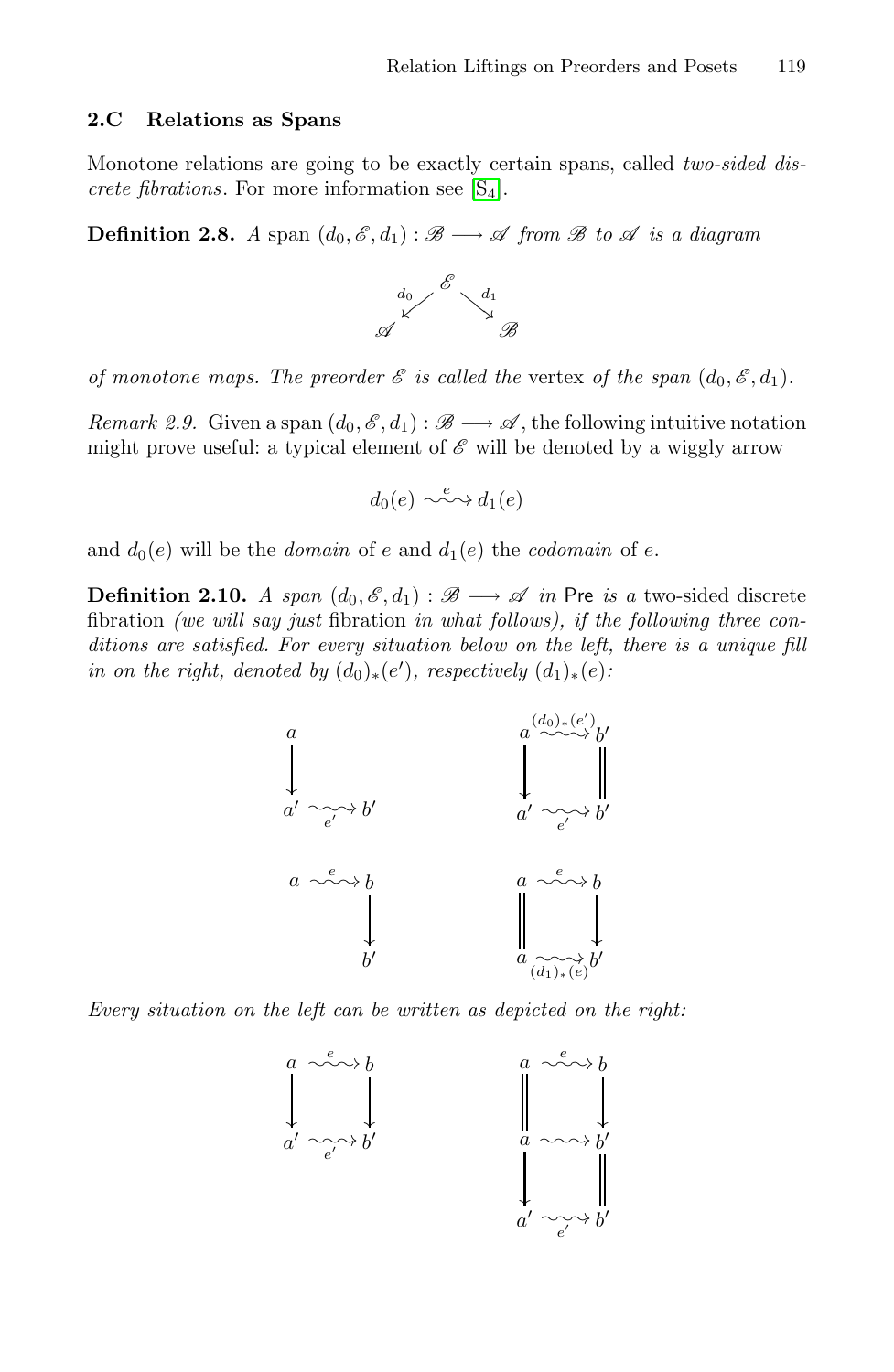**Definition 2.11.** *A* comma object *of monotone maps*  $f : \mathscr{A} \longrightarrow \mathscr{C}, g : \mathscr{B} \longrightarrow$ *C is a diagram*



*where elements of the preorder*  $f/g$  *are pairs*  $(a, b)$  *with*  $f(a) \leq g(b)$  *in*  $\mathscr{C}$ *, the preorder on*  $f/g$  *is defined pointwise and*  $p_0$  *and*  $p_1$  *are the projections. The whole "lax commutative square" as above will be called a* comma square*.*

*Example 2.12.* Every span  $(p_0, f/g, p_1) : \mathscr{A} \longrightarrow \mathscr{B}$  arising from a comma object of  $f : \mathscr{A} \longrightarrow \mathscr{C}, g : \mathscr{B} \longrightarrow \mathscr{C}$  is a fibration.

A monotone relation  $\mathscr{B} \longrightarrow \mathscr{A}$  induces a fibration  $(d_0, \mathscr{E}, d_1) : \mathscr{B} \longrightarrow \mathscr{A}$  with  $\mathscr{E} = \{(a, b) \mid R(a, b) = 1\}$  ordered by  $(a, b) \leq (a', b')$ , if  $a \leq a'$  and  $b \leq b'$ ; and  $(d_0, \mathscr{E}, d_1)$  induces the relation  $R(a, b) = 1 \Leftrightarrow \exists e \in \mathscr{E} \cdot d_0(e) = a, d_1(e) = b.$ 

**Proposition 2.13.** *Fibrations in* Pre *correspond exactly to monotone relations. Moreover, if*  $(d_0, \mathscr{E}, d_1) : \mathscr{B} \longrightarrow \mathscr{A}$  *is the fibration corresponding to a relation*  $R : \mathscr{B} \longrightarrow \mathscr{A}$ , then  $R = (d_0)_{\diamond} \cdot (d_1)^{\diamond}$ .

*Remark 2.14.* The proposition can be extended to any category enriched in Pre.

*Example 2.15.* Suppose that  $f : \mathscr{A} \longrightarrow \mathscr{B}$  is monotone. Recall the relations  $f_{\diamond} : \mathscr{A} \longrightarrow \mathscr{B}$  and  $f^{\diamond} : \mathscr{B} \longrightarrow \mathscr{A}$ . Their corresponding fibrations are the spans



arising from the respective comma squares.

*Example 2.16.* The relation  $(y_{\mathscr{A}})^{\diamond}$  from  $\mathbb{L}\mathscr{A}$  to  $\mathscr{A}$  will be called the *elementhood* relation and denoted by  $\in \mathcal{A}$ , since  $(y_{\mathcal{A}})^{\diamond}(a, A) = \mathbb{L} \mathcal{A}(y_{\mathcal{A}}a, A) = A(a)$  holds by the Yoneda Lemma.

#### **2.D Composition of Fibrations**

Suppose that we have two fibrations as on the left below. We want to form their composite  $\mathscr{E} \otimes \mathscr{F}$  *as a fibration*.



The idea is similar to the ordinary relations: the composite is going to be a quotient of a pullback of spans, this time the quotient will be taken by a map that is surjective on objects, hence *absolutely dense*.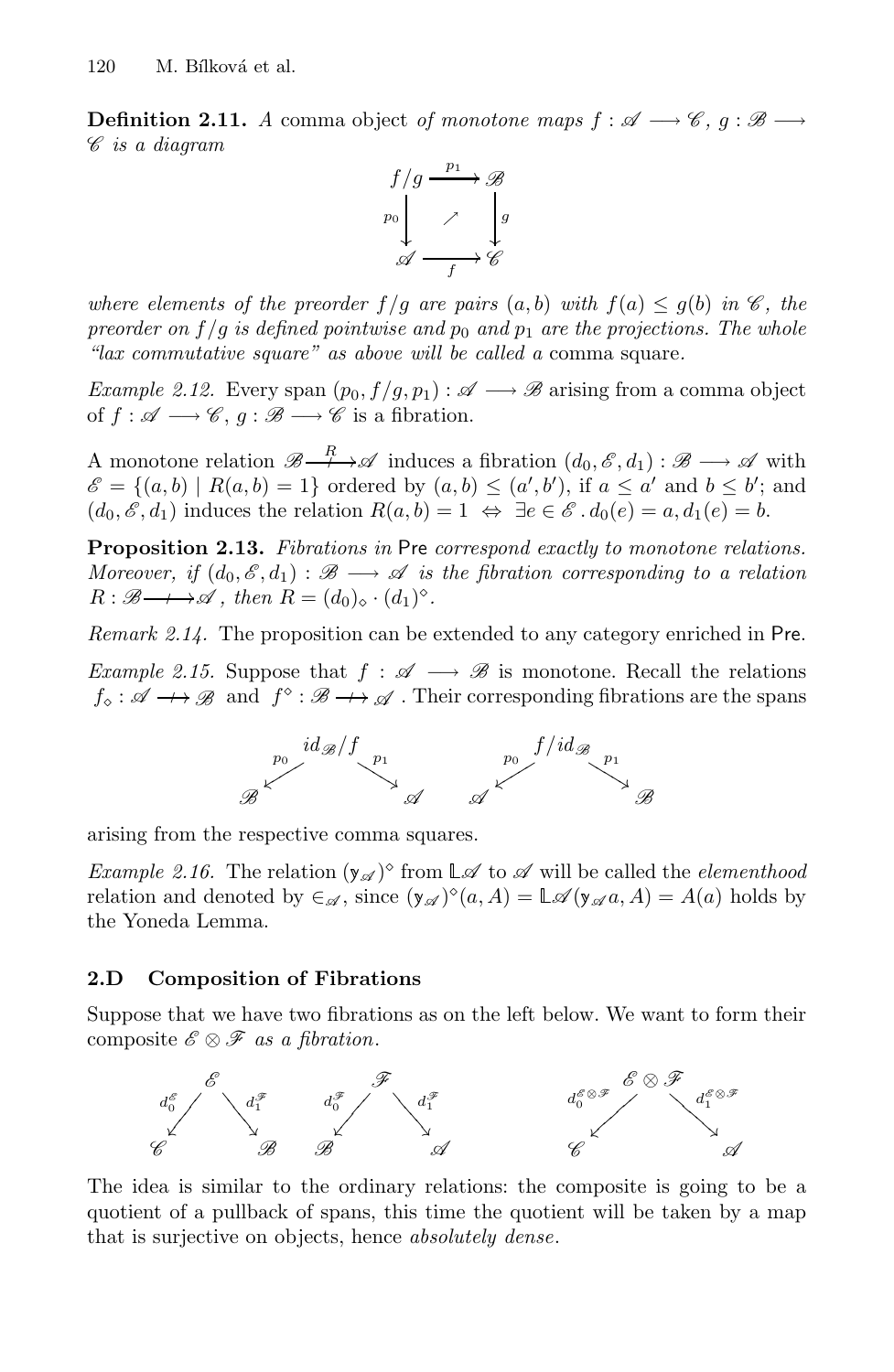*Remark 2.17.* A monotone map  $e : \mathscr{A} \longrightarrow \mathscr{B}$  is called *absolutely dense* (see [ABSV] and [BV]) iff there is an isomorphism

$$
\mathscr{B}(b,b') \cong \bigvee_{a} \mathscr{B}(b,ea) \land \mathscr{B}(ea,b')
$$

natural in b and b'. Clearly, every monotone map surjective on objects has this property. The converse is true if  $\mathscr B$  is a poset. If  $\mathscr B$  is a preorder, then e is absolutely dense when each strongly connected component of *B* contains at least an element in the image of e.

In defining the composition of fibrations we proceed as follows: construct the pullback



and define  $\mathscr{E} \otimes \mathscr{F}$  to be the following preorder:

- 1. Objects are wiggly arrows of the form  $c \sim a$  such that there exists  $b \in \mathcal{B}$ with  $(c \sim b, b \sim a) \in \mathscr{E} \circ \mathscr{F}$ .
- 2. Put  $c \sim a$  to be less or equal to  $c' \sim a'$  iff  $c \leq c'$  and  $a \leq a'$ .

Define a monotone map  $w : \mathscr{E} \circ \mathscr{F} \longrightarrow \mathscr{E} \otimes \mathscr{F}$  in the obvious way and observe that it is surjective on objects.

We equip now  $\mathscr{E} \otimes \mathscr{F}$  with the obvious projections  $d_0^{\mathscr{E} \otimes \mathscr{F}} : \mathscr{E} \otimes \mathscr{F} \longrightarrow \mathscr{C}$  and  $d_1^{\mathscr{E} \otimes \mathscr{F}} : \mathscr{E} \otimes \mathscr{F} \longrightarrow \mathscr{A}$ . Then the follo[wing](#page-13-2) result is obvious.

**Lemma 2.18.** *The span*  $(d_0^{\mathscr{E} \otimes \mathscr{F}}, \mathscr{E} \otimes \mathscr{F}, d_1^{\mathscr{E} \otimes \mathscr{F}}) : \mathscr{A} \longrightarrow \mathscr{C}$  *is a fibration.* 

#### **3 Exact Squares**

<span id="page-6-0"></span>The notion of *exact squares* replaces the notion of weak pullbacks in the preorder setting and exact squares will play a central rôle in our extension theorem. Exact squares were introduced and studied by René Guitart in [Gu].

**Definition 3.1.** *A lax square in* Pre

$$
\mathscr{P} \xrightarrow{p_1} \mathscr{B}
$$
\n
$$
\downarrow^{\mathscr{P} \circ \mathscr{P}}
$$
\n
$$
\mathscr{A} \xrightarrow{f} \mathscr{C}
$$
\n
$$
(3.3)
$$

*is* exact *iff the canonical comparison in* Rel(Pre) *below is an iso (identity).*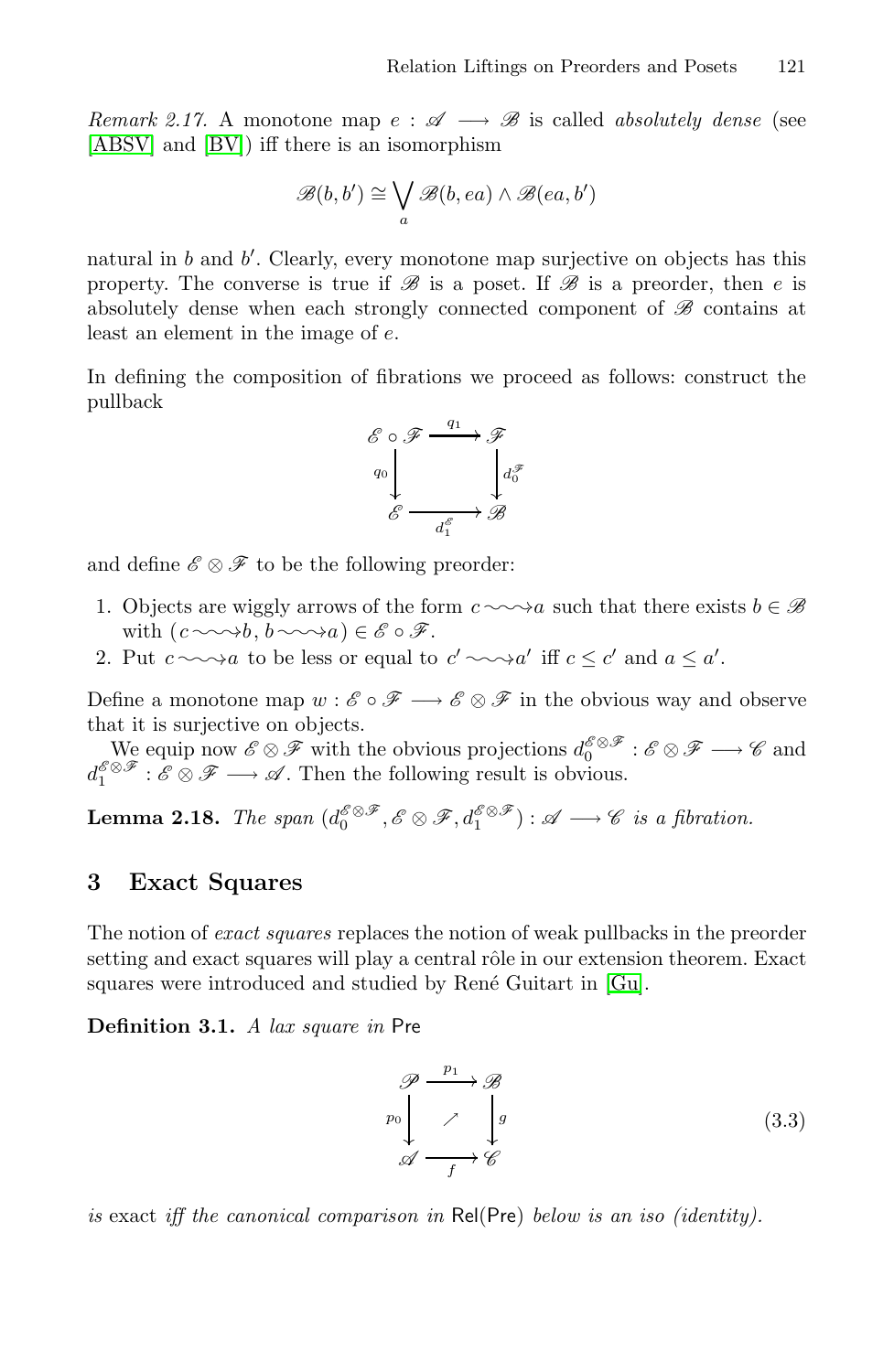$$
\mathscr{P} \xleftarrow{(p_0) \circ} \mathscr{B}
$$
\n
$$
\downarrow^{(p_0) \circ} \downarrow^{(p_0) \circ} \downarrow^{(q_0)}
$$
\n
$$
\mathscr{A} \xleftarrow{f \circ} \mathscr{C}
$$
\n
$$
(3.4)
$$

*Remark 3.2.* In defining the canonical comparison, we use the adjunctions  $(p_1)_{\diamond}$  +  $(p_1)$ <sup>o</sup> and  $f_\diamond$  +  $f^\diamond$  guaranteed by Lemma 2.5.

Using the formula  $(2.1)$  we obtain an equivalent criterion for exactness: there is an isomorphism, natural in  $a$  and  $b$ ,

$$
\mathscr{C}(fa, gb) \cong \bigvee_{w} \mathscr{A}(a, p_0 w) \land \mathscr{B}(p_1 w, b)
$$
\n(3.5)

*Remark 3.3 ([Gu], Example 1.14).* Exact squares can be used to characterise order embeddings, absolutely dense morphisms, (relative) adjoints, and absolute Kan extensions. Further, (op-)comma squares are exact.

*Example 3.4.* Every square (3.3) where  $f$  and  $p_1$  are *left* adjoints, is exact iff  $p_0 \cdot p_1^r \cong f^r \cdot g$ , where we denote by  $f^r$  and  $p_1^r$  the respective right adjoints.

*Example 3.5.* If the square on the left is exact, then so is the square on the right:



**Lemma 3.6.** *Suppose that*  $(d_0^S, \mathscr{E}^S, d_1^S)$  *and*  $(d_0^R, \mathscr{E}^R, d_1^R)$  *are two-sided discrete fibrations. Then the pullback*

$$
\begin{array}{ccc}\n\mathscr{E}^{S} \circ \mathscr{E}^{R} & \xrightarrow{q_{1}} & \mathscr{E}^{R} \\
\downarrow^{q_{0}} & & \downarrow^{d_{0}^{R}} \\
\mathscr{E}^{S} & \xrightarrow{d_{1}^{S}} & \mathscr{B}\n\end{array}
$$

<span id="page-7-0"></span>*considered as a lax commutative square where the comparison is identity, is exact.*

Given monotone relations  $\mathscr{A} \longrightarrow \mathscr{B}$  and  $\mathscr{B} \longrightarrow \mathscr{C}$ , the two-sided fibration corresponding to the composition  $S \cdot R$  is the composition of the fibrations corresponding to  $S$  and  $R$  as described in Section 2.D. The properties described in the next Corollary are essential for the proof of Theorem 4.1.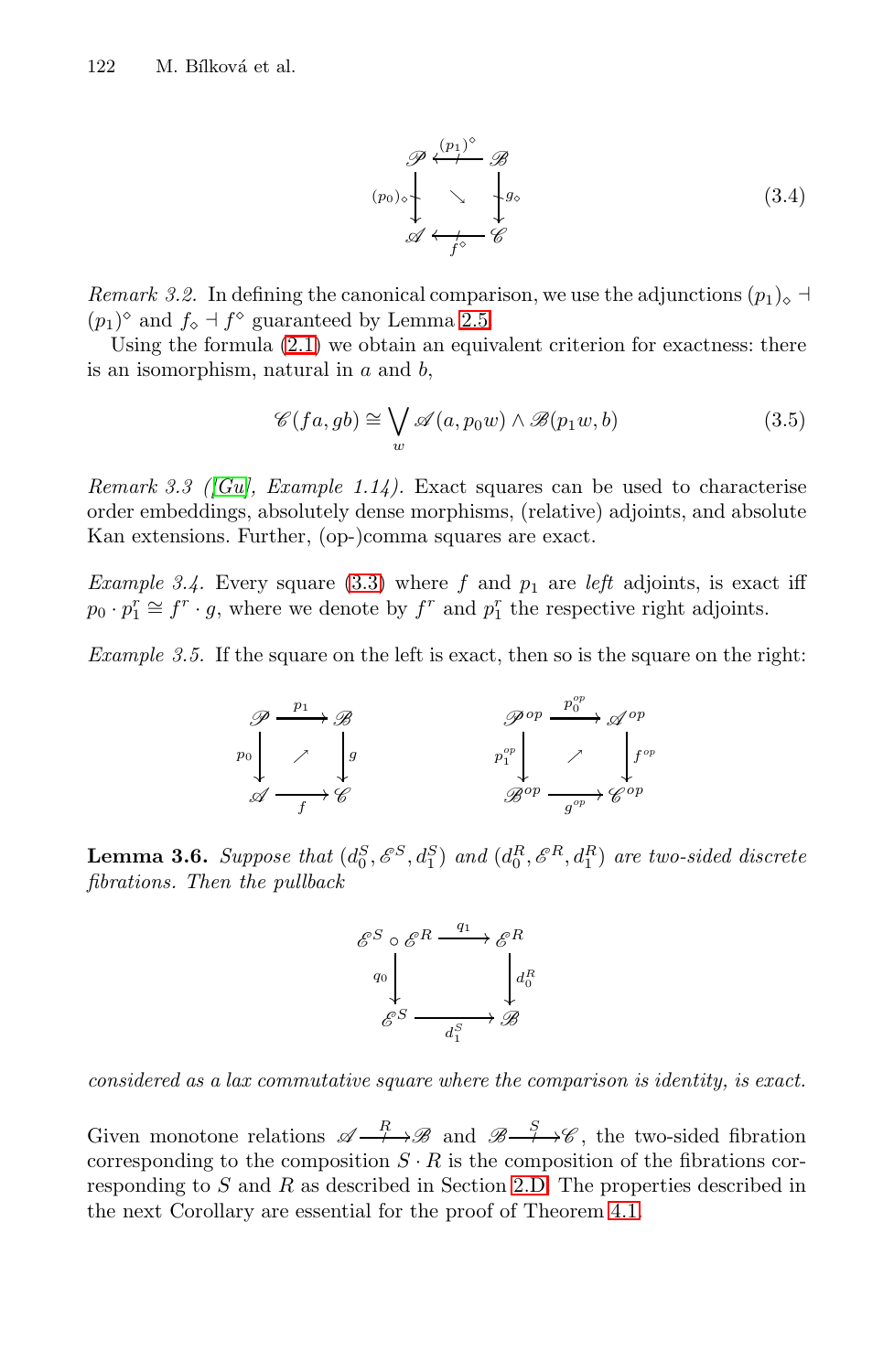**Corollary 3.7.** *Form, for a pair* R*,* S*, of monotone relations the following commutative diagram*



<span id="page-8-0"></span>*where the lax commutative square in the middle is a pullback square (hence the comparison is the identity), [and](#page-9-0)* w *is a map, surjective on objects, coming from composing*  $\mathscr{E}^S$  and  $\mathscr{E}^R$  as fibrations. Then the square is exact and w is an abso*lutely dense monotone map.*

# **4 Th[e U](#page-6-0)niversal Property of (***−***)***-* **: Pre** *−→* **Rel(Pre)**

We prove now that the 2-functor  $(-)_{\circ}$ : Pre  $\longrightarrow$  Rel(Pre) has an analogous universal property to the case of sets. From that, the result on a unique lifting of T to  $\overline{T}$  will immediately follow, see Theorem 5.3 below.

**Theorem 4.1.** *The 2-functor*  $(-)_{\infty}$  : Pre  $\longrightarrow$  Rel(Pre) *has the following three properties:*

- *1. Every*  $f_{\diamond}$  *is a left adjoint.*
- 2. For every exact square (3.3) the equality  $f^{\diamond} \cdot g_{\diamond} = (p_0)_{\diamond} \cdot (p_1)^{\diamond}$  holds.
- *3. For [every](#page-6-0) absolutely dense monotone map e, the relation*  $e_0$  *is a split epimorphism with the splitting given by*  $e^{\diamond}$ .

*Moreover, the functor*  $(-)_\circ$  *is universal w.r.t. these three properties in the following sense: if* K *is any 2-category where the isomorphism 2-cells are identities, to give a 2-functor*  $H : \text{Rel}(\text{Pre}) \longrightarrow \mathsf{K}$  *is the same thing as to give a 2-functor*  $F: Pre \longrightarrow K$  *with the following three properties:* 

- *1. Every*  $Ff$  *has a right adjoint, denoted by*  $(Ff)^{r}$ *.*
- 2. For every exact square (3.3) the equality  $\hat{F}f^r \cdot Fg = Fp_0 \cdot (Fp_1)^r$  holds.
- *3. For every absolutely dense monotone map e*, *Fe is a split epimorphism, with the splitting given by*  $(Fe)^r$ *.*

*Proof (Sketch.).* It is trivial to see [th](#page-7-0)at  $(-)_\diamond$  h[as](#page-7-0) the above three properties.

Given a 2-functor  $H : \text{Rel}(\text{Pre}) \longrightarrow \text{K}$ , define F to be the composite  $H \cdot$  $(-)_\circ$ . Such F clearly has the above three properties, since 2-functors preserve adjunctions.

Conversely, given  $F : Pre \longrightarrow K$ , define  $H \mathscr{A} = F \mathscr{A}$  on objects, and on a relation  $R = (d_0^R)_{\diamond}$   $(d_1^R)^{\diamond}$  define  $H(R) = F d_0^R \cdot (F d_1^R)^r$ , where  $(F d_1^R)^r$  is the right adjoint of  $Fd_1^R$  in K.

That  $H$  is a well-defined functor follows using Corollary 3.7 and our assumption on  $F$ .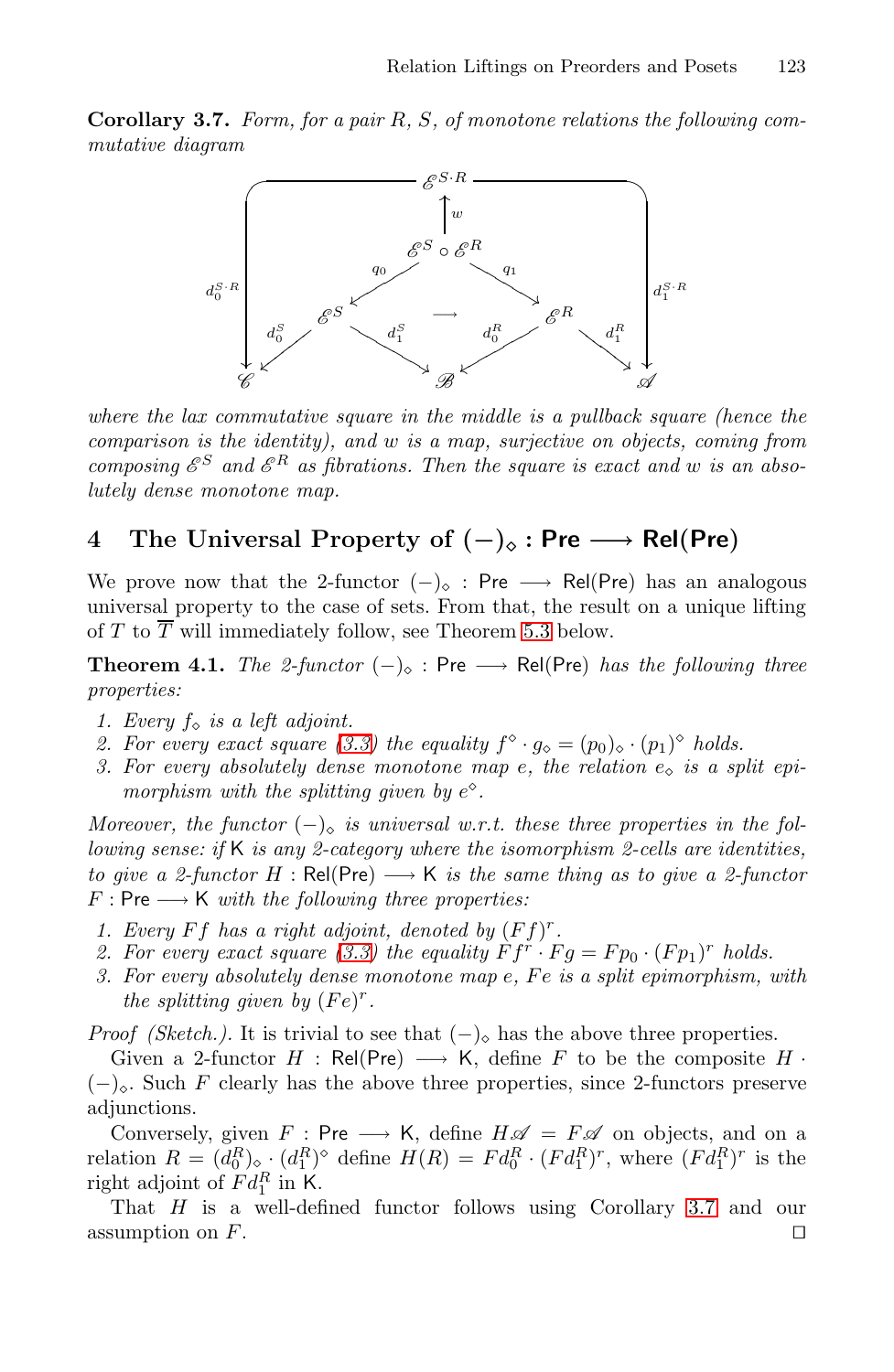## <span id="page-9-0"></span>**5 The Extension [T](#page-9-1)heorem**

**Definition 5.1.** *We say that a locally monotone functor*  $T$  : Pre  $\longrightarrow$  Pre *satisfies the* Beck-Chevalley Condition *(BCC) if it preserves exact squares.*

*Remark 5.2.* A functor satisfying the BCC has to preserve order-embeddings, absolutely dense monotone maps and absolute left Kan extensions. This follows from Example 1.14 of [Gu], see also Remark 3.3. Examples of functors (not) satisfying the BCC can be found in Section 6.

**Theorem 5.3.** *For a 2-functor*  $T : Pre \rightarrow Pre$  *the following are equivalent:* 

*1. There is a 2-functor*  $\overline{T}$  : Rel(Pre)  $\longrightarrow$  Rel(Pre) *such that* 

Rel(Pre) <sup>T</sup> -Rel(Pre) Pre <sup>T</sup> -([−](#page-14-13))- Pre (−)- (5.6)

- *2. The functor* T *satisfies the BCC.*
- *3. There is a distributive law*  $T \cdot \mathbb{L} \longrightarrow \mathbb{L} \cdot T$  *of* T *over the KZ doctrine*  $(\mathbb{L}, \mathbf{y}, \mathbb{m})$ *described in (2.2) [abov](#page-8-0)e.*

*Proof.* The equivalence of 1. and 3. follows from general facts about distributive laws, using Proposition 2.7 above. See, e.g.,  $[S_1]$ . For the equivalence of 1. and 2., observe that  $T$  satisfies the BCC iff

$$
\mathsf{Pre} \xrightarrow{T} \mathsf{Pre} \xrightarrow{(-)_{\diamond}} \mathsf{Rel}(\mathsf{Pre})
$$

<span id="page-9-2"></span><span id="page-9-1"></span>satisfies the three properties of Theorem 4.1 above.  $\Box$ 

**Corollary 5.4.** *If* T *is a locally monotone functor satisfying the BCC, the lifting*  $\overline{T}$  *is computed as follows:*  $\overline{T}(R) = (Td_0)_{\diamond} \cdot (Td_1)^{\diamond}$  *where*  $(d_0, \mathscr{E}, d_1)$  *is the twosided discrete fibration corresponding to* R*.*

#### **6 Examples**

*Example 6.1.* All the "Kripke-polynomial" functors satisfy the Beck-Chevalley Condition. This means the functors defined by the following grammar:

$$
T ::= const_{\mathscr{X}} \mid Id \mid T^{\partial} \mid T + T \mid T \times T \mid \mathbb{L}T
$$

where *const*<sub>*X*</sub> is the constant-at- $\mathscr{X}, T^{\partial}$  is the *dual* of T, defined by putting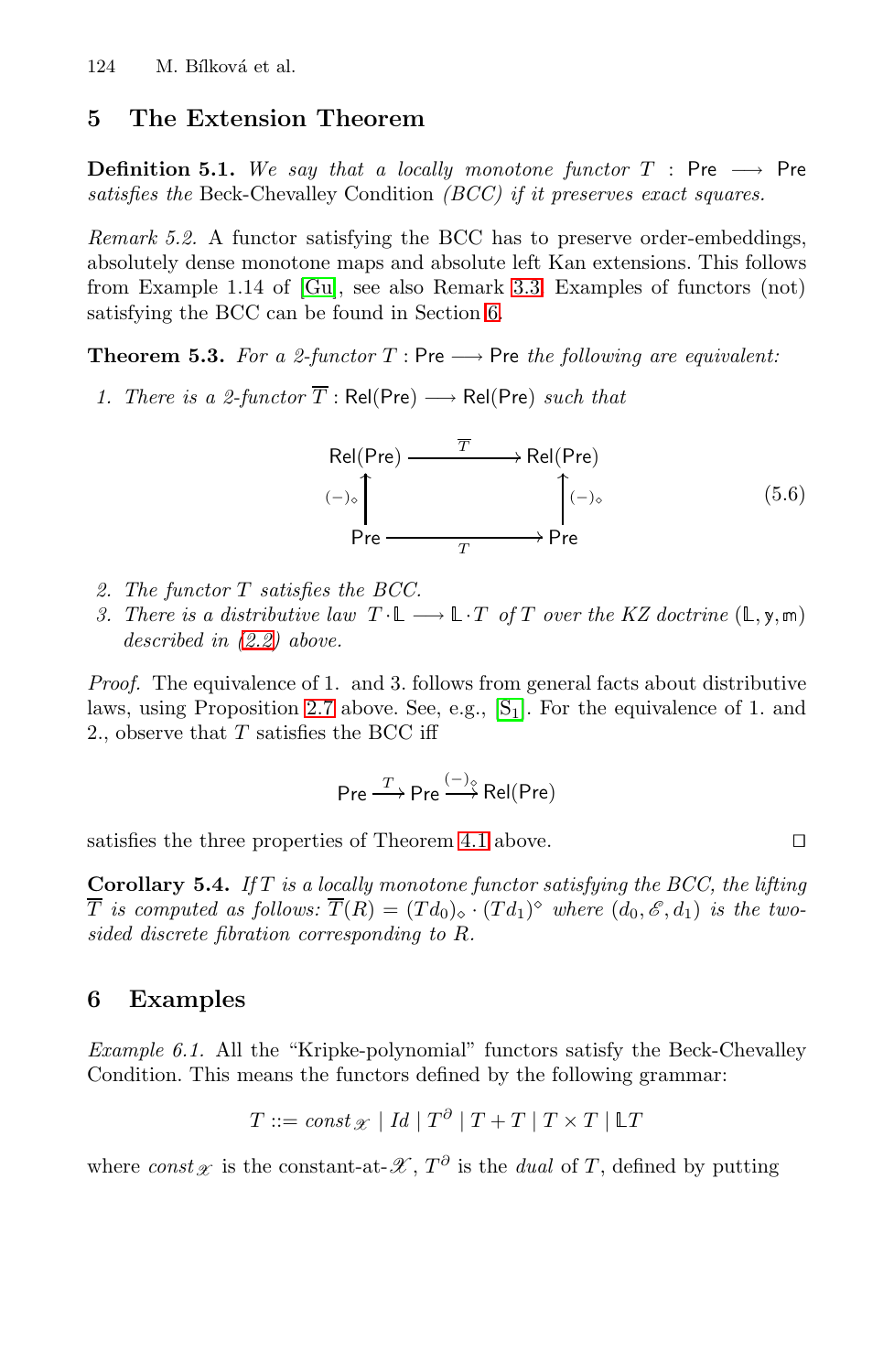$$
T^{\partial}\mathscr{A} = (T\mathscr{A}^{op})^{op}
$$

<span id="page-10-0"></span>and  $\mathbb{L}\mathscr{X} = [\mathscr{X}^{op}, 2]$  (the lowersets on  $\mathscr{X}$ , ordered by inclusion). Observe that  $\mathbb{L}^{\partial}\mathscr{X} = [\mathscr{X}, 2]^{op}$ , hence  $\mathbb{L}^{\partial}\mathscr{X} = \mathbb{U}\mathscr{X}$  (the uppersets on  $\mathscr{X}$ , ordered by reversed inclusion).

*Example 6.2.* Recall the adjunction  $Q \dashv I$ : Pos  $\longrightarrow$  Pre, where I is the inclusion functor and  $Q(\mathscr{A})$  is the quotient of  $\mathscr A$  obtained by identifying a and b whenever  $a \leq b$  and  $b \leq a$ . The functors Q and I are locally monotone and map exact squares to exact squares. Hence, if  $T : Pre \longrightarrow Pre$  satisfies the BCC, so does  $QTI : Pos \longrightarrow Pos.$ 

*Example 6.3.* The *powerset functor*  $P : Pre \longrightarrow Pre$  is defined as follows. The order on  $\mathbb{P}\mathscr{A}$  is the Egli-Milner preorder, that is,  $\mathbb{P}(A, B) = 1$  if and only if

$$
\forall a \in A \; \exists b \in B \; a \le b \text{ and } \forall b \in B \; \exists a \in A \; a \le b \tag{6.7}
$$

 $\mathbb{P}f(A)$  is the direct image of A. The functor  $\mathbb P$  is locally monotone and satisfies the BCC.

The *finitary powerset functor*  $\mathbb{P}_{\omega}$  is defined similarly:  $\mathbb{P}_{\omega}$   $\mathscr A$  consists of the finite subsets of  $\mathscr A$  [eq](#page-10-0)uipped with the Egli-Milner preorder.  $\mathbb P_\omega$  is locally monotone and satisfies the BCC.

*Example 6.4.* Given a preorder  $\mathscr A$ , a subset  $A \subseteq \mathscr A$  is called *convex* if  $x \leq y \leq z$ and  $x, z \in A$  imply  $y \in A$ .

The *convex powerset functor*  $\mathbb{P}^c$  : Pos  $\longrightarrow$  Pos is defined as follows.  $\mathbb{P}^c\mathscr{A}$  is the set of convex subsets of  $\mathscr A$  endowed with the Egli-Milner order.  $\mathbb P^c f(A)$  is the direct image of A. This is a well defined locally monotone functor. Notice that  $\mathbb{P}^c \simeq Q\mathbb{P}I$ [,](#page-9-2) [so](#page-9-2) by Example 6.2,  $\mathbb{P}^c$  satisfies the BCC.

The *finitely-generated convex powerset*  $\mathbb{P}^c_\omega$  is defined similarly to  $\mathbb{P}^c$ . The only di[ffere](#page-9-0)nce is that the convex sets appearing in  $\mathbb{P}^c_\omega\mathscr{A}$  are convex hulls of finitely many elements of  $\mathscr A$ . Then  $\mathbb{P}^c_\omega$  is locally monotone and [is is](#page-2-0)omorphic to  $Q\mathbb{P}_\omega I$ , thus it also satisfies the BCC.

Observe that both functors are self-dual:  $(\mathbb{P}^c)^{\partial} = \mathbb{P}^c$  and  $(\mathbb{P}^c_{\omega})^{\partial} = \mathbb{P}^c_{\omega}$ .

<span id="page-10-1"></span>*Example 6.5.* Since the lowerset functor  $\mathbb{L}$  : Pre  $\longrightarrow$  Pre satisfies the Beck-Chevalley Condition by Example 6.1, we can compute its lifting  $\overline{\mathbb{L}}$ : Rel(Pre)  $\longrightarrow$ 

Rel(Pre). We show how  $\overline{\mathbb{L}}$  works on the relation  $\mathscr{A} \longrightarrow \mathscr{B}$ . The value  $\overline{\mathbb{L}}(R)$  is, by Theorems 4.1 and 5.3, given by  $(\mathbb{L}d_0) \circ (\mathbb{L}d_1)^\circ$  where  $(d_0, \mathscr{E}^R, d_1) : \mathscr{A} \longrightarrow \mathscr{B}$ is the two-sided discrete fibration corresponding to  $R$ . Using the formula  $(2.1)$ for relation composition, we can write

$$
\overline{\mathbb{L}}(R)(B,A) = \bigvee_{W} \mathbb{L}\mathscr{B}(B,\mathbb{L}d_0(W)) \wedge \mathbb{L}\mathscr{A}(\mathbb{L}d_1(W),A)
$$
(6.8)

where  $B: \mathscr{B}^{op} \longrightarrow 2$  and  $A: \mathscr{A}^{op} \longrightarrow 2$  are arbitrary lowersets. Since  $\mathbb{L}d_1$  is a left adjoint to restriction along  $d_1^{op} : (\mathscr{E}^R)^{op} \longrightarrow \mathscr{A}^{op}$ , we can rewrite (6.8) to

$$
\overline{\mathbb L}(R)(B,A)=\bigvee_W\mathbb L\mathscr B(B,\mathbb L d_0(W))\wedge\mathbb L\mathscr E^R(W,A\cdot d_1^{op})
$$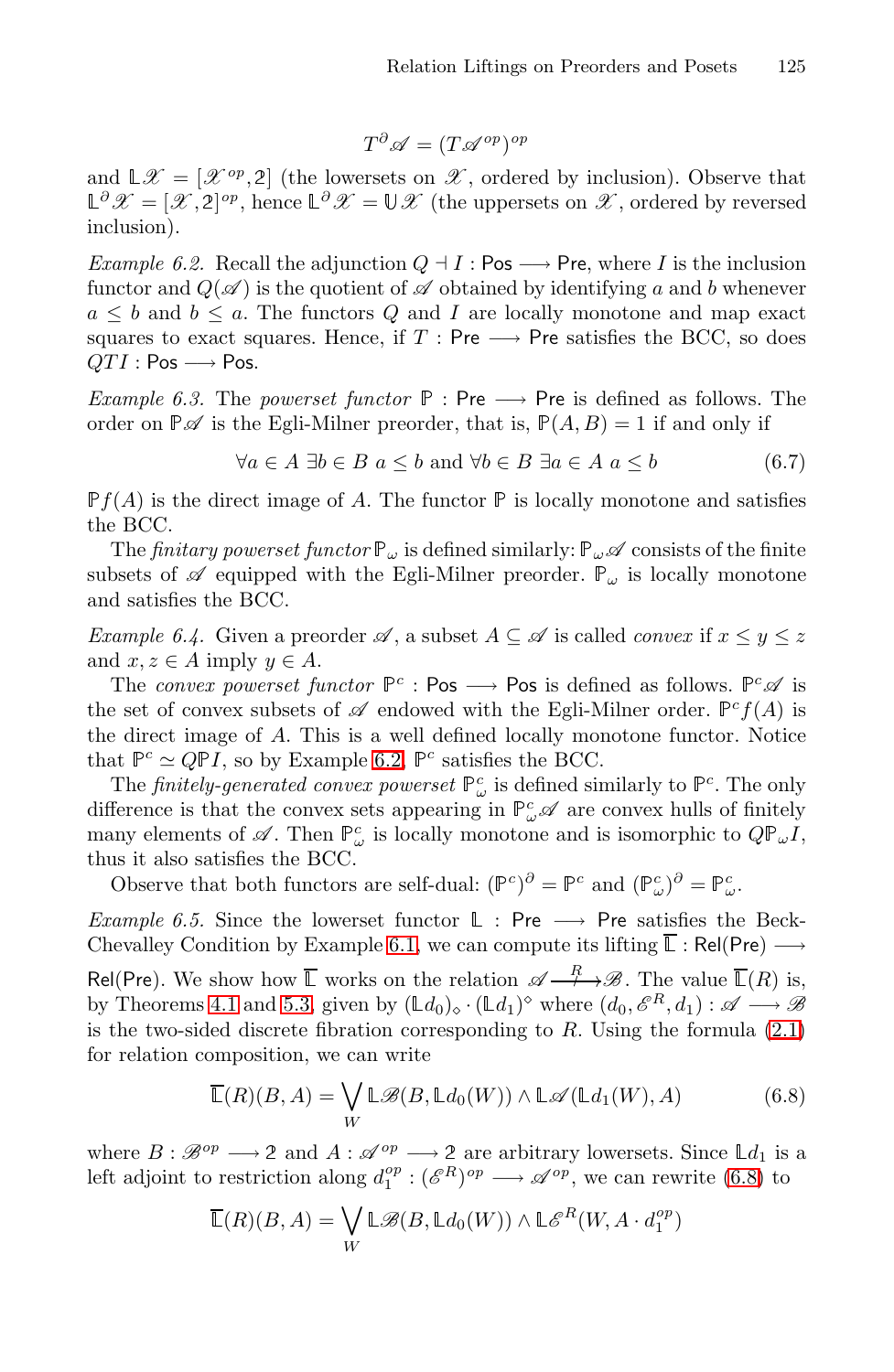and, by the Yoneda Lemma, to

$$
\overline{\mathbb{L}}(R)(B,A) = \mathbb{L}\mathscr{B}(B, \mathbb{L}d_0(A \cdot d_1^{op}))
$$

Hence the lowersets B and A are related by  $\overline{\mathbb{L}}(R)$  if and only if the inclusion

$$
B \subseteq \mathbb{L}d_0(A \cdot d_1^{op})
$$

holds in  $[\mathscr{B}^{op}, 2]$ . Recall that

$$
\mathbb{L}d_0(A \cdot d_1^{op}) = b \mapsto \bigvee_w \mathscr{B}(b, d_0w) \wedge (A \cdot d_1^{op})(w)
$$

Therefore the inclusion  $B \subseteq \mathbb{L}d_0(A \cdot d_1^{op})$  is equivalent to the statement: For all b in B there is  $(b_1, a_1)$  such that  $R(b_1, a_1)$  and  $b \leq b_1$  and  $a_1$  in A.

Observe that the above condition is reminiscent of one half of the Egli-Milnerstyle of the relation lifting of a powerset functor. This is because  $\mathbb L$  is the "lower half" of two possible "powerpreorder functors". The "upper half" is given by  $\mathbb{U}:$  Pre  $\longrightarrow$  Pre where  $\mathbb{U} = \mathbb{L}^{\partial}$ .

*Example 6.6.* The relation liftings  $\overline{P}$ ,  $\overline{P^c}$ ,  $\overline{P_\omega}$ ,  $\overline{P_\omega^c}$  of the (convex) powerset functor and their finitary versions yield the "Egli-Milner" style of the relation lifting. More precisely, for a relation  $\mathscr{B}\longrightarrow\mathscr{A}$  we have  $\overline{\mathbb{P}}(R)(B, A)$  (respectively  $\overline{\mathbb{P}_{\omega}}(R)(B, A), \overline{\mathbb{P}^c}(R)(B, A), \overline{\mathbb{P}_{\omega}^c}(R)(B, A))$  if and only if

 $\forall a \in A \exists b \in B \ R(b, a) \text{ and } \forall b \in B \ \exists a \in A \ R(b, a).$ 

*Example 6.7.* To find a functor that does not satisfy the BCC, it suffices, by Remark 5.2, to find a locally monotone functor  $T : Pre \longrightarrow Pre$  that does not preserve order-embeddings. For this, let T be the *connected components functor*, i.e., T takes a preorder  $\mathscr A$  to the discretely ordered poset of connected components of  $\mathscr A$ . T does not preserve embedding  $f : \mathscr A \longrightarrow \mathscr B$  indicated below.



### **7 An Application: Moss's Coalgebraic Logic over Posets**

We show how to develop the basics of Moss's coalgebraic logic over posets. For reasons of space, this development will be terse and assume some familiarity with, e.g., Sections 2.2 and 3.1 of [KuL].

Since the logics will have propositional connectives but no negation (to capture the semantic order on the logical side) we will use the category DL of bounded distributive lattices. We write  $F \dashv U : \mathsf{DL} \longrightarrow \mathsf{Pos}$  for the obvious adjunction; and P :  $\text{Pos}^{op} \longrightarrow \text{DL}$  where  $UP\mathscr{X} = [\mathscr{X}, 2]$  and  $S : \text{DL} \longrightarrow \text{Pos}^{op}$  where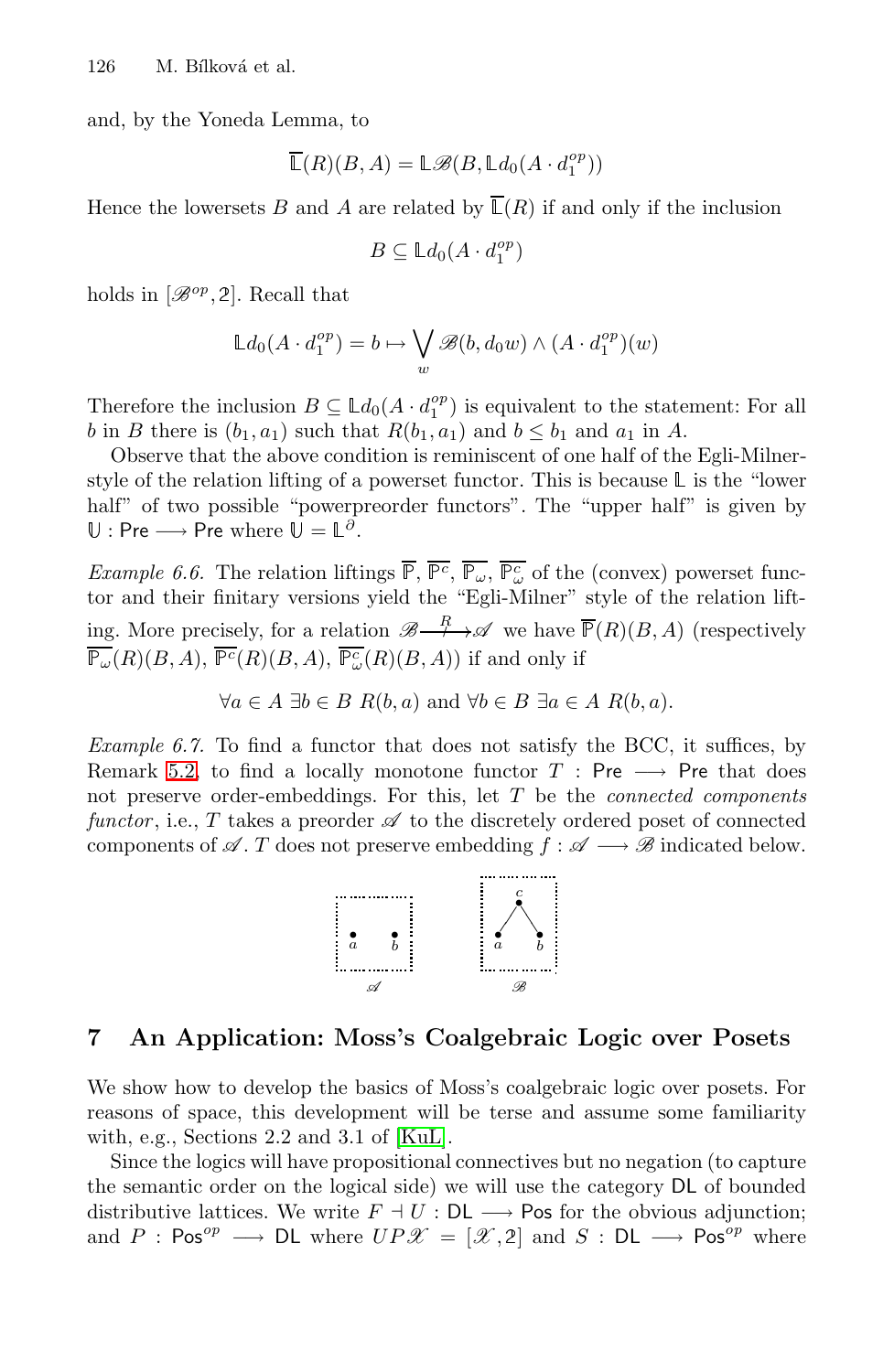$SA = DL(A, 2)$ . Note that  $UP = [-, 2]$  and recall  $\mathbb{L} = [(-)^{op}, 2]$ . Further, let  $T: \mathsf{Pos} \longrightarrow \mathsf{Pos}$  be a locally monotone finitary functor that satisfies the BCC.

We define coalgebraic logic abstractly by a functor  $L : DL \longrightarrow DL$  given as

$$
L = FT^{\partial}U
$$

where the functor  $T^{\partial}$  : Pos  $\longrightarrow$  Pos is given by  $T^{\partial} \mathscr{X} = (T(\mathscr{X}^{op}))^{op}$ . By Example 6.1,  $T^{\partial}$  satisfies the BCC. The formulas of the logic are the elements of the initial L-algebra  $FT^\partial U(\mathcal{L}) \longrightarrow \mathcal{L}$ . The formula given by some  $\alpha \in T^\partial U(\mathcal{L})$  is written as  $\nabla \alpha$ . The semantics is given by a natural transformation

$$
\delta: LP \longrightarrow PT^{op}
$$

Before we define  $\delta$ , we need for every preorder  $\mathscr A$ , the relation<sup>1</sup>

$$
[\mathscr{A},2] \stackrel{\ni\mathscr{A}}{\longrightarrow} \mathscr{A}^{op}
$$

given by the evaluation map  $ev_{\mathscr{A}} : \mathscr{A} \times [\mathscr{A}, 2] \longrightarrow 2$ . Observe that

$$
\exists \mathscr{A} = (\mathsf{y}_{\mathscr{A}^{op}})^{\diamond} \tag{7.9}
$$

<span id="page-12-1"></span>since  $(y_{\mathscr{A}^{op}})^{\diamond}(a, V) = [\mathscr{A}, 2](y_{\mathscr{A}^{op}}a, V) = Va$  holds by the Yoneda Lemma. **Lemma 7.1.** *For every monotone map*  $f : \mathcal{A} \longrightarrow \mathcal{B}$  *we have* 

$$
[\mathscr{A}, 2] \xrightarrow{\frac{\partial \mathscr{A}}{\partial \mathscr{A}}} \mathscr{A}^{op}
$$

$$
[\mathscr{B}, 2] \xrightarrow{\frac{\partial \mathscr{A}}{\partial \mathscr{B}}} \mathscr{B}^{op}
$$

**Corollary 7.2.** *For every locally monotone functor* T *that satisfies the Beck-Chevalley Condition and for every monotone map*  $f : \mathcal{A} \longrightarrow \mathcal{B}$ , we have

$$
\overline{T}[\mathscr{A},2] \xrightarrow{\overline{T}_{\ni\mathscr{A}}} \overline{T}_{\mathscr{A}}^{op}
$$
\n
$$
\overline{T}[f,2] \overset{\uparrow}{\uparrow}
$$
\n
$$
\overline{T}[\mathscr{B},2] \xrightarrow{\overline{T}_{\ni\mathscr{B}}} \overline{T}_{\mathscr{B}}^{op}
$$

Coming back to  $\delta : LP \longrightarrow PT^{op}$  $\delta : LP \longrightarrow PT^{op}$  $\delta : LP \longrightarrow PT^{op}$ . It suffices, due to  $F \dashv U$  $F \dashv U$ , to give

$$
\tau: T^{\partial}UP \longrightarrow UPT^{op}
$$

<span id="page-12-0"></span>Observe that, for every preorder  $\mathscr{X}$ , we have

$$
UPT^{op}(\mathcal{X}) = [T^{op}\mathcal{X}, 2] = \mathbb{L}((T^{op}\mathcal{X})^{op})
$$

By Proposition 2.7, to define  $\tau_{\mathscr{X}}$  it suffices to give a relation from  $T^{\partial}UP\mathscr{X}$ to  $(T^{op} \mathscr{X})^{op}$ , and we obtain it from Theorem 5.3 by applying  $\overline{T^{\partial}}$  to the relation  $\exists \mathscr{X}$ . That  $\tau_{\mathscr{X}}$  so defined is natural, follows from Corollary 7.2. This follows [KKuV] with the exception that here now we need to use  $T^{\partial}$ .

<sup>&</sup>lt;sup>1</sup> The type of  $\exists x$  conforms with the logical reading of  $\exists$  as  $\mathbb{F}$ . Indeed,  $\exists (x, \varphi) \& \varphi \subseteq$  $\psi \Rightarrow \exists (x, \psi) \text{ and } \exists (x, \varphi) \& x \leq y \Rightarrow \exists (y, \varphi), \text{ where } \varphi, \psi \text{ are uppersets of } \mathscr{X}.$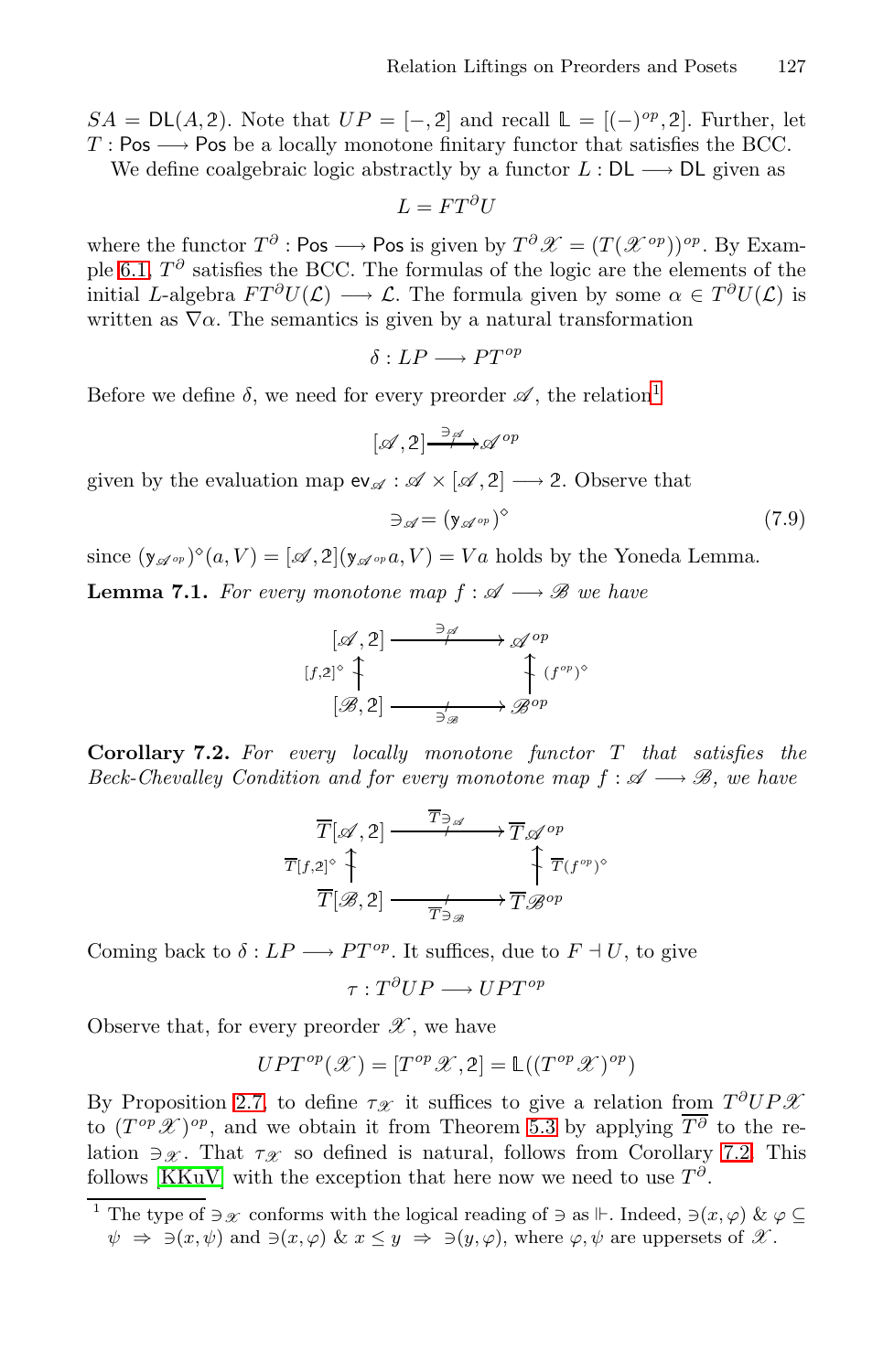*Example 7.3.* Recall the functor  $\mathbb{P}^c_\omega$  of Example 6.4 and consider a coalgebra  $c: \mathscr{X} \longrightarrow \mathbb{P}^c_\omega \mathscr{X}$ . On the logical side we allow ourselves to write  $\nabla \alpha$  for any finite subset  $\alpha$  of  $U(\mathcal{L})$ . Of course, we then have to be careful that the semantics of  $\alpha$  agrees with the semantics of the convex closure of  $\alpha$ . Interestingly, this is done automatically by the machinery set up in the previous section, since  $\mathbb{P}^c_\omega = Q \mathbb{P}_\omega I$  and all these functors are self-dual. By Example 6.6, the semantics of  $\nabla \alpha$  is given by

$$
x \Vdash \nabla \alpha \quad \Leftrightarrow \quad \forall y \in c(x) \exists \varphi \in \alpha \lrcorner y \Vdash \varphi \text{ and } \forall \varphi \in \alpha \exists y \in c(x) \lrcorner y \Vdash \varphi.
$$

#### **8 Conclusions**

We hope to have illustrated in the previous two sections that, after getting used to handle the  $(-)_\diamond,(-)^\diamond$  and  $(-)^{op}$ [, the](#page-14-14) techniques developed here work surprisingly smoothly a[nd wil](#page-14-15)l be useful in many future developments. For example, an observation crucial for both [KKuV, KuL] is that composing the singleton map  $X \longrightarrow \mathscr{P}X, x \mapsto \{x\},\$  with the relation  $\exists x: \mathscr{P}X \longrightarrow X$  is  $id_X$ . Referring back to (7.9), we find here the same relationship

$$
\exists_{\mathscr{A}}\circ (y_{\mathscr{A}^{op}})_{\diamond}=(y_{\mathscr{A}^{op}})^{\diamond}\circ (y_{\mathscr{A}^{op}})_{\diamond}=id_{\mathscr{A}^{op}}
$$

The question whether the completeness proof of [KKuV] and the relationship between  $\nabla$  and predicate liftings of [KuL] can be carried over to our setting are a direction of future research.

<span id="page-13-1"></span>Another direction is the generalisation to categories which are enriched over more general structures than 2, such as commutative quantales. Simulation, relation lifting and final coalgebras in this setting have been studied in [Wo].

#### **References**

- [ABSV] Adámek, J., El Bashir, R., Sobral, M., Velebil, J.: On functors that are lax epimorphisms. Theory Appl. Categ. 8.20, 509–521 (2001)
- [BK] Balan, A., Kurz, A.: Finitary Functors: from Set to Preord and Poset. In: Corradini, A., Klin, B., Crstea, C. (eds.) CALCO 2011. LNCS, vol. 6859, pp. 85–99. Springer, Heidelberg (2011)
- <span id="page-13-0"></span>[Bal] Baltag, A.: A logic for coalgebraic simulation. Electron. Notes Theor. Comput. Sci. 33, 41–60 (2000)
- <span id="page-13-2"></span>[Ba] Barr, M.: Relational algebras. In: Reports of the Midwest Category Seminar IV. Lecture Notes in Mathematics, vol. 137, pp. 39–55. Springer, Heidelberg (1970)
- [BV] El Bashir, R., Velebil, J.: Reflective and coreflective subcategories of presheaves. Theory Appl. Categ. 10.16, 410–423 (2002)
- [CKW] Carboni, A., Kelly, G.M., Wood, R.J.: A 2-categorical approach to change of base and geometric morphisms I. Cahiers de Top. et Géom. Diff. XXXII.1, 47–95 (1991)
- [Gu] Guitart, R.: Relations et carrés exacts. Ann. Sci. Math. Québec IV.2, 103– 125 (1980)